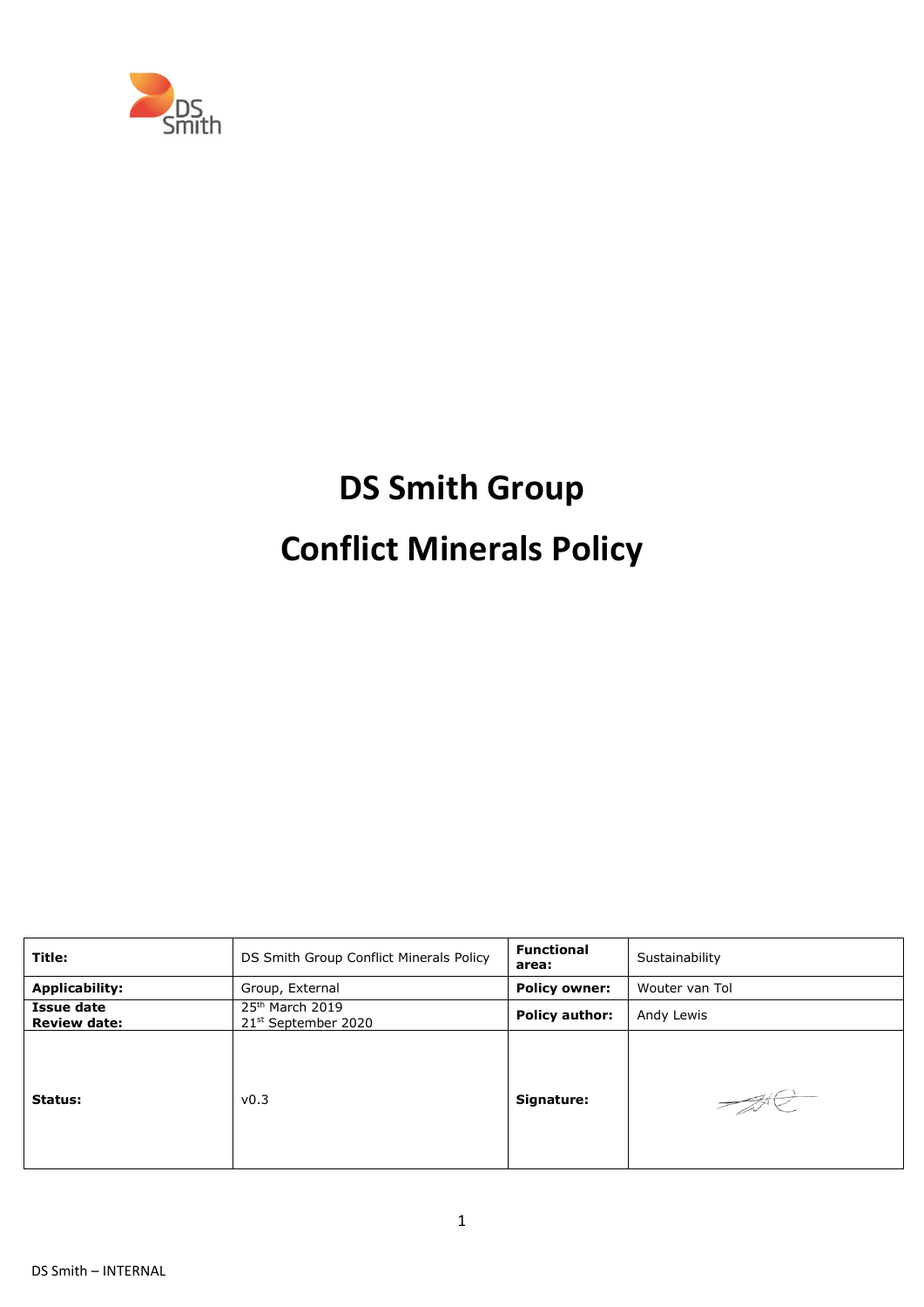

## **Context**

## *Introduction to issue*

'Conflict Minerals', as defined by US legislation, refers to minerals or other derivatives (specifically, Tin, Tantalum, Tungsten, and Gold, also known as 3TG) mined predominantly in the eastern provinces of the Democratic Republic of the Congo (DRC) and in the adjoining countries where the revenues of the 3TG minerals may be directly or indirectly financing armed groups engaged in civil war resulting in serious human rights and environmental abuses.

# *Materiality to DS Smith*

At DS Smith, we comply with the principles of good corporate governance and understand the importance of being trusted by our stakeholders to operate in an ethical manner. Our primary products, paper and packaging, do not require the sourcing of 3TG minerals; however some of our specialist operations, such as machinery production, source a small quantity of these minerals in the form of electrical components. Therefore, managing our obligations in relation to conflict minerals is an essential part of our corporate governance and managing our supply chain responsibly.

#### **Scope**

This policy is relevant to the whole DS Smith Group.

## **Our target(s) and commitments**

DS Smith will work to ensure that none of our products contain conflict minerals that have been sourced from mines that directly or indirectly support or fund conflict within the DRC or adjoining countries.

We are committed to:

- identifying which DS Smith products are currently at risk and targeting our efforts accordingly.
- working with our current suppliers to ensure that any 3TG minerals contained in the products and materials supplied to DS Smith originate from Conflict Free sources, preferably via Conflict-Free Sourcing Initiative (CFSI) certified smelters.
- not knowingly purchasing any products, components and materials containing conflict minerals.

#### **Our management approach**

At DS Smith the responsibility for our sustainability performance is governed at the highest levels in line with our strategic goal to "lead the way in sustainability."